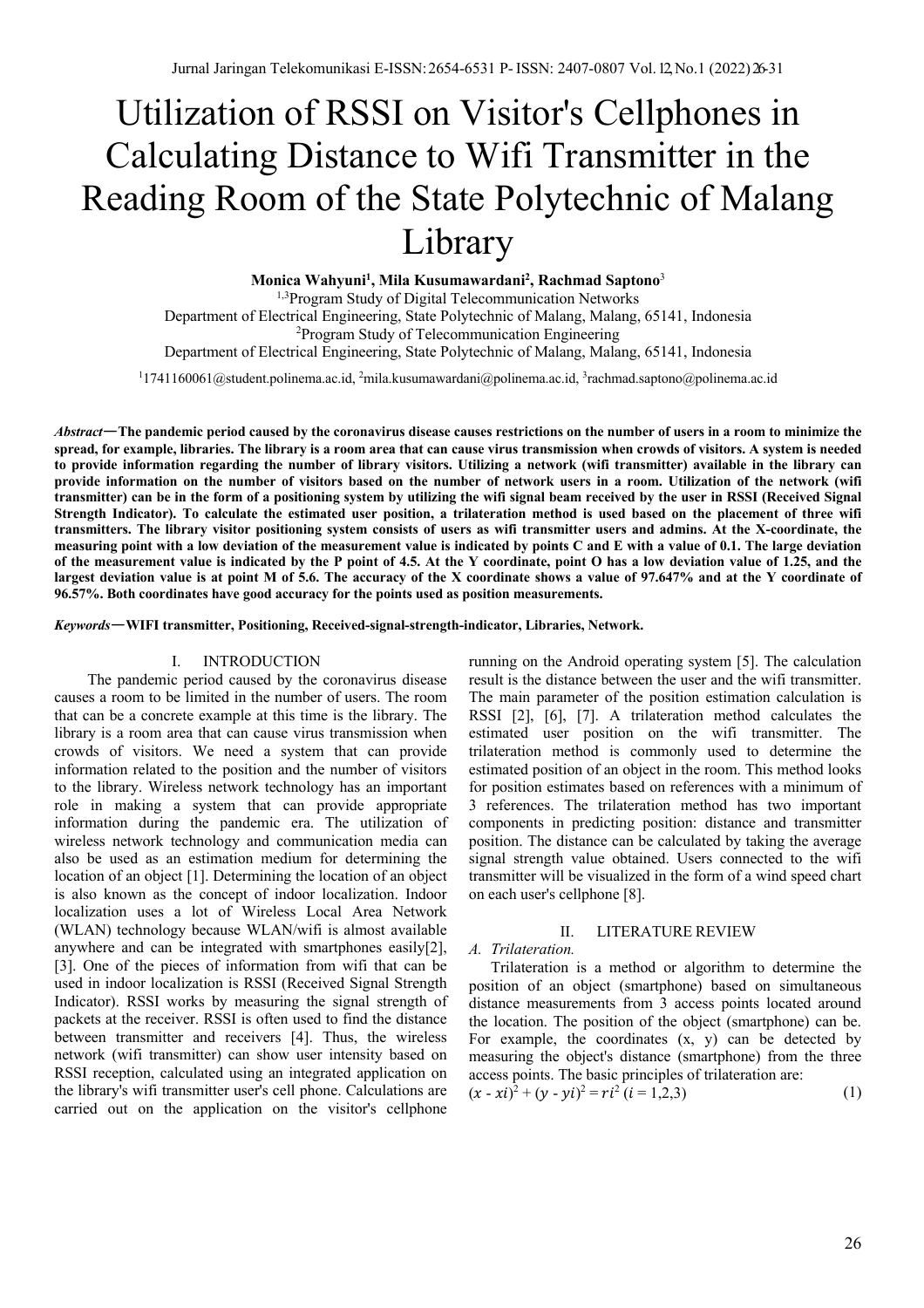Where:

- ri is the distance measured by the i-th point at position xi, yi, to the object (smartphone) at position x, y.
- x and y are the coordinates of the location of an object (smartphone)
- xi and yi are the coordinates of the location of the access point.



## *B. Received-signal-strength-indicator*

The RSSI technique uses a distance determination model by measuring the signal strength received by the receiver sent by the transmitter [9]–[11]. Signal strength in dBm is the signal propagation from one location to another. The relationship between RSSI and distance can be obtained from the formula:

$$
[dBm] = A - 10 \times n \times \log 10(d)
$$
 (2)

$$
d(m) = 10 \frac{(A - RSSI)}{10^n}
$$
 (3)

With values as follows:

- A is the transmit power of the signal received by the client at a distance of 1 meter in dBm units.
- D is the distance between the transmitter (transmitter) and receiver (receiver) in meters.
- RSSI is the signal strength emitted by the receiver in dBm units.
- n is the path loss, which has different conditions in each environment, according to the conditions shown in the table.

## *C. Pathloss Exponent*

Pathloss is generally defined as the overall decrease in field strength as the distance between the transmitter and receiver increases [12], [13]. The effect is very strong, causing a decrease in the power level of the received signal. Exponent path loss is a parameter n that is very influential in determining the critical limit of the coverage area and capacity of the cellular system.

## *D. Router*

The router is a device devoted to handling connections between two or more networks connected via packet switching [4]. Routers work by looking at the origin and destination address of the packet that passes through it and deciding the route that the packet will take to get to its destination.

| 1 A D E L . L                 |                       |  |  |
|-------------------------------|-----------------------|--|--|
| PATH LOSS EXPONENT            |                       |  |  |
| Environtment                  | Path Loss Exponent, n |  |  |
| Free Space                    |                       |  |  |
| Urban area cellular radio     | 2.7 to 3.5            |  |  |
| Shadowed urban cellular radio | $3$ to $5$            |  |  |
| In Building line of sight     | 1.6 to 1.8            |  |  |
| Obstructed in building        | $4$ to 6              |  |  |
| Obstructed in factories       | $2$ to $3$            |  |  |
|                               |                       |  |  |

TABEL I

#### *E. Mini Wireless N Router (Totolink N200RE)*

N200RE is a mini wireless router that allows users to access and share high-speed internet.

# *F. Android Studio*

Android Studio is an Integrated Development Environment (IDE) specifically for building applications that run on the Android platform. The main programming language used is Java [14]. To create a page in the android application, the XML language is used. Android studio is integrated with the Android Software Development Kit (SDK) to deploy to Android devices.

#### *G. Database*

The database represents a collection of interconnected facts stored together in such a way and without unnecessary repetition (redundancy) to meet various needs[15], [16].

## III. SYSTEM MODEL

# *A. System design*

In the system design subsection, block diagrams of the system will be explained, system workflows, hardware device settings, and android applications. This design aims to build a system with an android interface to be effective.



Fig. 2. The proposed system designs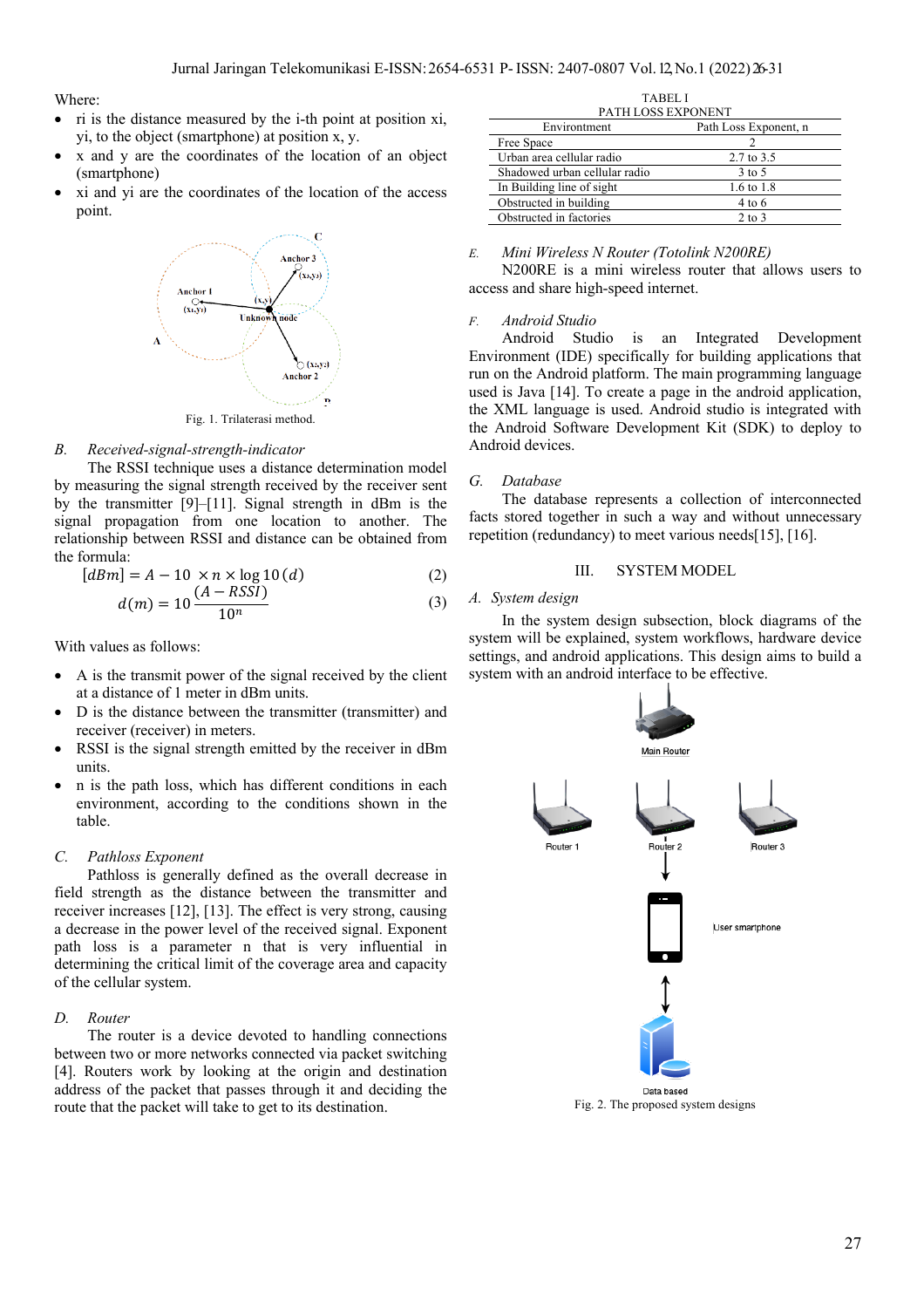



Fig. 4. Data Flow Diagram

In the wifi transmitter section, there is a process in the form of SSID broadcast by the router. There is input data in Student ID, Email, and Password in the user section as a key for storing data in the database. There is a calculation process for RSSI data in the application, which is then converted into distance data and then displayed on the main page. There is a process of calculating the number of users by using the SSID of the same wifi transmitter and then updating when there are changes to the number of users.

*C. Research method*



Fig. 5. Research procedure

There is a login page for users and admins. For users who do not have an account, the user presses the "Sign Up" button to register by entering your NIM, Email, and Password. If the account has been created, the user can log in on the User Login page by entering the Email and Password. When the user logs in, the next page will show detailed information from the wifi transmitter used by the mobile device. A "Locate Me" button calculates the distance between the user and the transmitter's position, and the data will be stored in the database—the "User counter" button functions to show the number of wifi transmitter fellow application users. To log in as an admin, enter your Email address and Password. The application will take the admin to a page that contains information about the user in the form of "NIM," "Email," "Mac Address," "Distance," and "Create at."



Fig. 6. Flowchart of Trilateration Method

Three routers are placed based on the position x1,y1,x2,y2,x3,y3 according to the reading room of the Malang State Polytechnic library in the analogy of Cartesian coordinates. Next, perform calculations by applying the trilateration method by utilizing the RSSI value obtained from the application and converting using distance so that the value of r is obtained as the distance between the user and the wifi transmitter. These calculations will produce output in the form of the user's position in the x,y coordinates.

#### IV. EXPERIMENT RESULTS

The test was carried out in a room measuring 9.8 x 8 meters as shown in Fig. 7 and Fig. 8. Based on Fig. 7 and Fig. 8, the user's position taking on the transmit power from a wifi transmitter has varying values. The parameters used as a benchmark for calculating the actual user position are SSID of the wifi transmitter, the value of the A parameter of the wifi transmitter, the RSSI of the wifi transmitter and the distance of visitors to the wifi transmitter based on RSSI reception. It can be seen from Table 3 that the user distance test and Table 4 estimate the actual user position, the SSID of the wifi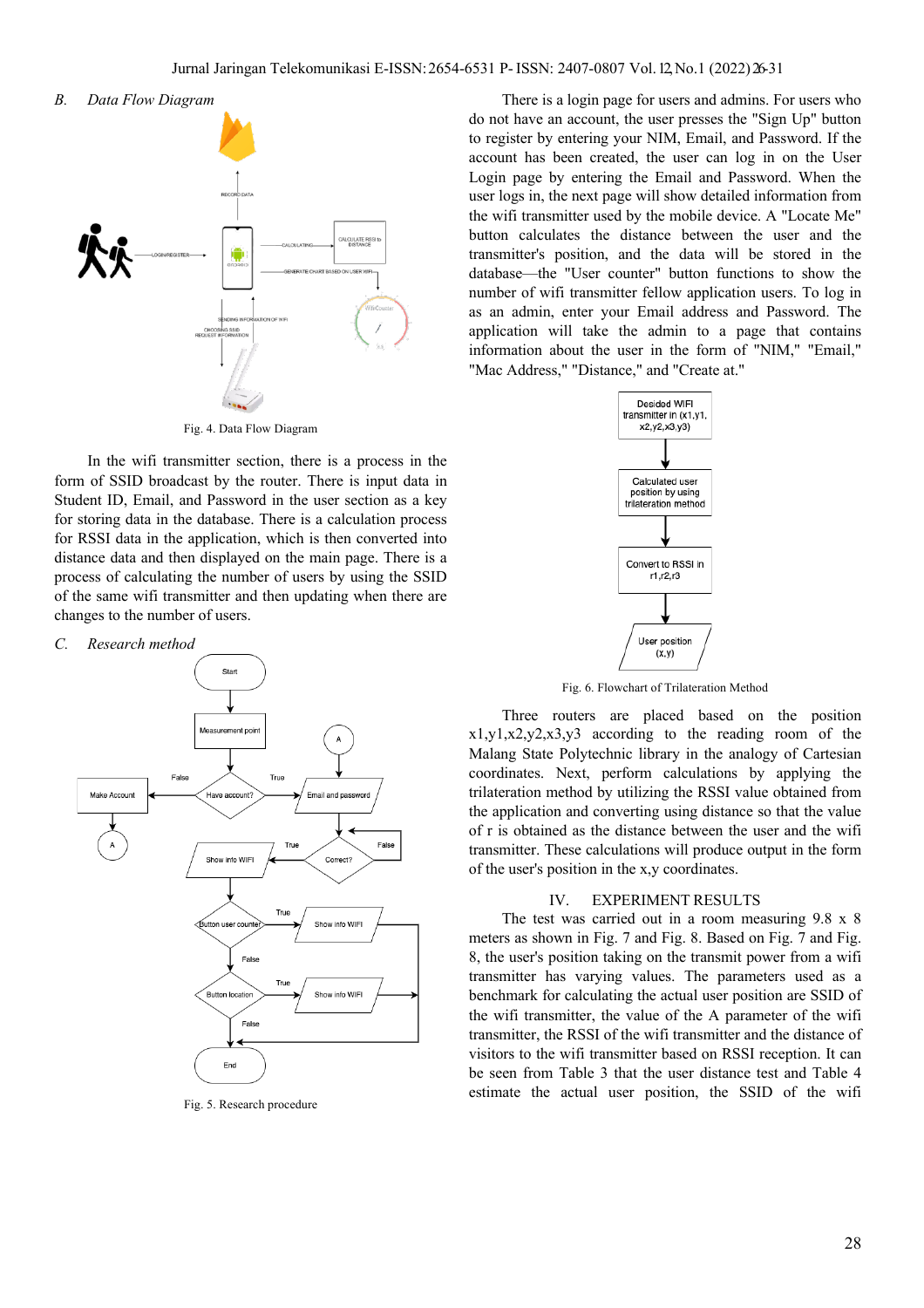transmitter received by the user's cellphone will be the header in reading information from the wifi transmitter used and the user's distance to the wifi transmitter which will be read by the application on the user's cellphone. As library visitors. There are 3 (three) SSIDs from the wifi transmitter available in the library reading room, namely Polinema Hotspot R.BACA 2G\_1, Polinema Hotspot R.BACA 2G\_2, Polinema Hotspot R.BACA 2G 3. Each wifi transmitter will display the distance 1, distance 2, and distance three from positioning to measure the distance between the user and the wifi transmitter.



Gambar 7. Ruang Pengujian Gambar 8. Posisi User

Sebenarnya

The value of parameter A has an important role in calculating the actual user position. This also applies to the RSSI value obtained by the user's cellphone. When parameter A has a value greater than -30 dBm (close to a value of 0), it will indicate the distance the user is getting closer to the wifi transmitter. Based on (2), the RSSI value and the value of parameter A have a value that is directly proportional, when the value of A and the value of RSSI are getting bigger, the

distance calculated in the application will produce a value according to the actual distance between the user and the wifi transmitter.

| <b>TABEL II</b>                    |              |                |                |                |  |
|------------------------------------|--------------|----------------|----------------|----------------|--|
| DISTANCE MEASUREMENT BASED ON RSSI |              |                |                |                |  |
|                                    | Positi       | Polinema       | Polinema       | Polinema       |  |
| Measurem                           |              | Hotspot        | Hotspot        | Hotspot        |  |
|                                    | on           | R.BACA 2G 1    | R.BACA 2G 2    | R.BACA 2G 3    |  |
| ent point                          |              | RSSI(dBm)/dist | RSSI(dBm)/dist | RSSI(dBm)/dist |  |
|                                    | (x; y)       | ance $(m)$     | ance $(m)$     | ance $(m)$     |  |
| A                                  | 6.4:<br>0.4  | $-26/0.86$     | $-40/1.4$      | $-44/1.6$      |  |
| B                                  | 4:0.4        | $-32/1.2$      | $-41/1.49$     | $-50/2.0$      |  |
| $\mathcal{C}$                      | 4.8;<br>1.3  | $-34/1.15$     | $-38/1.3$      | $-38/1.3$      |  |
| D                                  | 4; 2.2       | $-45/1.72$     | $-42/1.54$     | $-40/1.44$     |  |
| E                                  | 4.8;<br>3.1  | $-43/1.46$     | $-41/1.49$     | $-47/1.85$     |  |
| $\mathbf{F}$                       | 4:4          | $-38/1.3$      | $-39/1.3$      | $-39/1.3$      |  |
| G                                  | 1.6:<br>0.45 | $-39/1.38$     | $-44/1.66$     | $-45/1.72$     |  |
| H                                  | 2.4;<br>1.45 | $-46/1.79$     | $-32/1.07$     | $-38/1.33$     |  |
| $\mathbf{I}$                       | 1.6:<br>4.45 | $-50/2.07$     | $-40/1.44$     | $-47/1.85$     |  |
| J                                  | 2.4:<br>5.45 | $-41/1.49$     | $-34/1.15$     | $-44/1.66$     |  |
| K                                  | ÷.           |                |                |                |  |
| L                                  | 2.4:<br>5.45 | $-38/1.33$     | $-41/1.49$     | $-37/1.29$     |  |
| M                                  | 0.4:<br>0.8  | $-44/1.66$     | $-27/0.89$     | $-40/1.44$     |  |
| N                                  | 0.4;<br>3.95 | $-49/2.0$      | $-36/1.24$     | $-48/1.92$     |  |
| $\Omega$                           | 0.4;<br>6.45 | $-52/2.23$     | $-35/1.2$      | $-42/1.54$     |  |
| P                                  | 0.4:<br>7.8  | $-36/1.24$     | $-32/1.07$     | $-26/0.86$     |  |

|      |                  | TABEL III                              |
|------|------------------|----------------------------------------|
|      |                  | POSITION ESTIMATION WITH TRILATERATION |
| User | Position $(x,y)$ | Estimation position (calculation)      |

| ◡◦◡ェ | $1$ Usition $(\lambda, y)$ |                | <b>Examation position</b> (calculation) |               |
|------|----------------------------|----------------|-----------------------------------------|---------------|
|      | $\boldsymbol{x}$           | v              | x                                       | $\mathcal{V}$ |
| А    | 6.4                        | 0.4            | 5.0                                     | 5.3           |
| B    | 4                          | 0.4            | 4.9                                     | 5.2           |
| С    | 4.8                        | 1.3            | 4.9                                     | 5.3           |
| D    | 4                          | 2.2            | 4.9                                     | 5.3           |
| E    | 4.8                        | 3.1            | 4.9                                     | 5.2           |
| F    | 4                          | $\overline{4}$ | 4.9                                     | 5.3           |
| G    | 1.6                        | 0.45           | 4.98                                    | 5.3           |
| Н    | 2.4                        | 1.45           | 4.7                                     | 5.2           |
| I    | 1.6                        | 2.45           | 4.78                                    | 5.2           |
| J    | 2.4                        | 3.45           | 4.8                                     | 5.2           |
| K    |                            |                |                                         |               |
| L    | 2.4                        | 5.45           | 4.9                                     | 5.3           |
| M    | 0.4                        | 0.8            | 4.7                                     | 5.2           |
| N    | 0.4                        | 3.95           | 4.7                                     | 5.1           |
| O    | 0.4                        | 6.45           | 4.75                                    | 5.2           |
| P    | 0.4                        | 7.8            | 4.9                                     | 5.3           |
|      | $\overline{x}$             |                | 4.82                                    | 5.24          |

The closer the position of the wifi usage to the router, the RSSI value obtained is getting closer to 0 and indicates a position close to the actual point. The user's position at each measurement point only has a difference of  $\pm 1$  meter with a total of 15 test points. Thus, the magnitude of the measured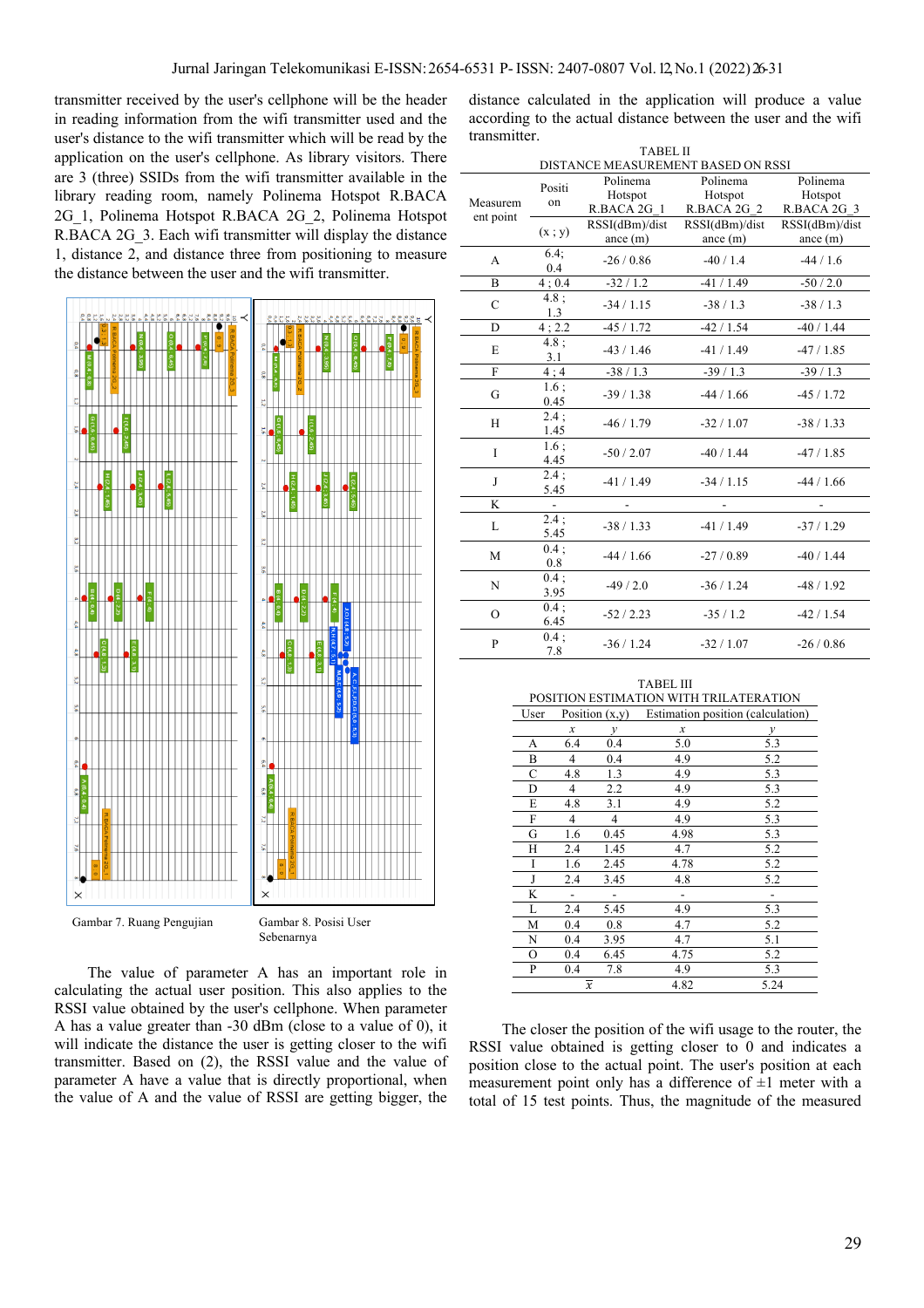RSSI value did not show a significant difference. The average reception power of the wifi transmitter or RSSI from several test points is -40.8 dBm on router 1, -37.4 dBm on router 2, and -41.6 dBm on router 3. measured on visitors' cellphones based on RSSI are 1.52 m on router 1, 1.31 meters on router 2 and 1.54 meters on router 3.

It can be seen in table 3 that the position estimation based on trilateration calculations shows the values referring to the center coordinates of the X and Y-axis. Half of the X-axis is 4.0, and Y is 4.9. Compared to the position calculation using trilateration, the average of the actual position calculation results shows 4.82 points on the X-axis and 5.24 points on the Y-axis. Positions close to half of the two X and Y axes are at point F, namely at 4 X coordinates. and 4 Y. At point F, the positioning calculation results are 4.9 X and 5.3 Y, with the best accuracy among the other positioning.

## Calculation of Data Accuracy

Calculation of accuracy is the average calculation of the distance from the router to the actual user minus the distance calculated from the estimated position. The smaller the deviation value of data accuracy, the more accurate the data. The level of data accuracy will be calculated using the Euclidean distance. Here is the Euclidean formula:

$$
d = \sqrt{(x - xi)^2 + (y - yi)^2}
$$
 (4)

Where  $d$  is Euclidean distance,  $(x,y)$  is the true object position and (x',y') is object postion calculation.

TABEL IV

|                       |                    | <b>ACCURATION DATA</b> | I ADEL I V              |          |        |       |
|-----------------------|--------------------|------------------------|-------------------------|----------|--------|-------|
| Meassurement<br>Point | True position      |                        | Calculation<br>position |          | error  |       |
|                       | X                  | Y                      | X                       | Y        | X      | Y     |
| А                     | 6.4                | 0.4                    | 5.0                     | 5.3      | 1.4    | 4.9   |
| B                     | 4                  | 0.4                    | 4.9                     | 5.2      | 0.9    | 4.8   |
| C                     | 4.8                | 1.3                    | 4.9                     | 5.3      | 0.1    | 4     |
| D                     | 4                  | 2.2                    | 4.9                     | 5.3      | 0.9    | 3.1   |
| E                     | 4.8                | 3.1                    | 4.9                     | 5.2      | 0.1    | 2.1   |
| F                     | $\overline{4}$     | $\overline{4}$         | 4.9                     | 5.3      | 0.9    | 1.3   |
| G                     | 1.6                | 0.45                   | 4.9                     | 5.3      | 3.3    | 4.15  |
| H                     | 2.4                | 1.45                   | 4.7                     | 5.2      | 2.3    | 4.25  |
| I                     | 1.6                | 2.45                   | 4.7                     | 5.2      | 3.1    | 3.25  |
| J                     | 2.4                | 3.45                   | 4.8                     | 5.2      | 2.4    | 2.25  |
| K                     |                    |                        |                         |          |        |       |
| L                     | 2.4                | 5.45                   | 4.9                     | 5.3      | 2.5    | 5.15  |
| М                     | 0.4                | 0.8                    | 4.7                     | 5.2      | 4.3    | 5.6   |
| N                     | 0.4                | 3.95                   | 4.7                     | 5.1      | 4.3    | 2.85  |
| O                     | 0.4                | 6.45                   | 4.7                     | 5.2      | 4.3    | 1.25  |
| P                     | 0.4                | 7.8                    | 4.9                     | 5.3      | 4.5    | 2.5   |
|                       |                    |                        |                         | $\sum e$ | 35.3   | 51.45 |
|                       |                    |                        |                         | хe       | 2.353  | 3.43  |
|                       | Accuration $(\% )$ |                        |                         |          | 97.647 | 96.57 |

Measurements at the X coordinate show that two measuring points have a low deviation of the measurement value, namely at point C and point E, with a deviation value of 0.1. The large deviation of the measurement value in the X coordinate is at point P with a deviation of 4.5. While in the Y coordinate, the point with the lowest deviation of the measurement value is at point O with a value of 1.25, and the

largest deviation is at point M with a value of 5.6. Deviation values if sorted from smallest to largest value based on each coordinate as follows coordinates X: C, E, B, D, F, A, H, J, L, I, G, M, N, O, P While the coordinates Y: O, F, E, J, P, N, D, I, C, G, H, B, A, L, M. The accuracy of the X coordinates shows the value of 97.647% and the Y coordinates show the value of 96.57%, which means that both coordinates have good accuracy on the points used as position estimation measurements. The area used to install three routers in line of sight to the measurement point affects the RSSI value received by the user, the measured distance from the user's position, and the accuracy of calculating the user's position to the actual position.

## V. CONCLUSION

The selection of the SSID of the wifi transmitter used by the user as a library visitor plays an important role in displaying information related to the reception of the wifi RSSI, the measured distance and can affect the calculation of the actual position. Each router shows a value of -30dBm as far as 1 meter, with the average positioning calculation showing 4.82 on the X-axis and 5.24 on the Y-axis. The measurement point that shows a value close to the actual position is point F. The actual position of the measurement points of F is 4 X and 4 Y, with calculations showing 4.9 X and 5.3 Y. The accuracy of the X coordinates shows a value of 97.647%, and the Y coordinate shows a value of 96.57%, which means that both coordinates have the same accuracy. Well, to the points used as position estimation measurements.

#### REFERENCES

- [1] A. A. Masriwilaga, R. Munadi, and B. Rahmat, "Wireless Sensor Network for Monitoring Rice Crop Growth," vol. 5, no. 3, pp. 47–52, 2018.
- [2] R. H. Yoga Perdana, N. Hidayati, A. W. Yulianto, V. Al Hadid Firdaus, N. N. Sari, and D. Suprianto, "Jig Detection Using Scanning Method Base On Internet Of Things For Smart Learning Factory," in 2020 IEEE International IOT, Electronics and Mechatronics Conference (IEMTRONICS), 2020, pp. 1–5.
- [3] H. S. Nida, M. Faiqurahman, and Z. Sari, "Prototype Sistem Multi-Telemetri Wireless Untuk Mengukur Suhu Udara Berbasis Mikrokontroler ESP8266 Pada Greenhouse," Kinet. Game Technol. Inf. Syst. Comput. Network, Comput. Electron. Control, vol. 2, no. 3, pp. 217–226, 2017.
- [4] Y. Pramitarini, T. N. Tran, and B. An, "Energy Consumption Location-Based QoS Routing Protocol for Vehicular Ad-Hoc Networks," in International Conference on ICT Convergence, 2021, vol. 2021-Octob, pp. 1266–1270.
- [5] F. Rozi, H. Amnur, F. Fitriani, and P. Primawati, "Home Security Menggunakan Arduino Berbasis Internet Of Things," INVOTEK J. Inov. Vokasional dan Teknol., vol. 18, no. 2, pp. 17–24, 2018.
- [6] U. Syafiqoh, S. Sunardi, and A. Yudhana, "Pengembangan Wireless Sensor Network Berbasis Internet of Things untuk Sistem Pemantauan Kualitas Air